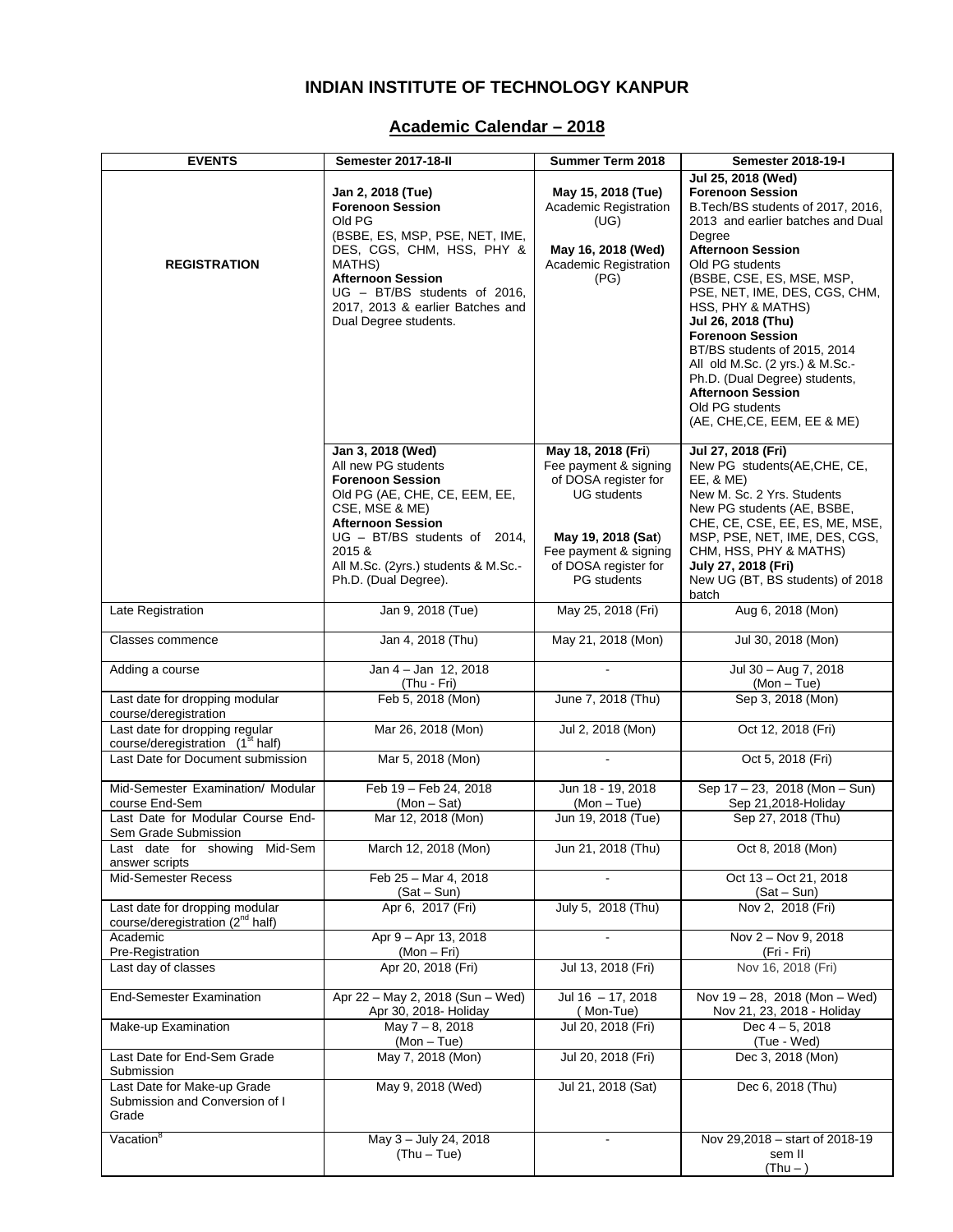#### **Notes:**

1) Lectures will be held on following Saturday's with the time table of the day mentioned against them:

06-Jan-2018 (Sat) - Schedule of Wednesday shall be followed. 20-Jan-2018 (Sat) – Schedule of Wednesday shall be followed. 03-Feb-2018 (Sat) - Schedule of Friday shall be followed. 10-Mar-2018 (Sat) - Schedule of Friday shall be followed. 18-Aug-2018 (Sat) - Schedule of Wednesday shall be followed. 08-Sep-2018 (Sat) - Schedule of Monday shall be followed. 03-Nov-2018 (Sat) - Schedule of Wednesday shall be followed.

- 2) If the requisite number of lectures cannot be scheduled (requisite number being 40 lectures of 50 minutes each for a 3-lecture a week full semester course), the instructors may, in consultation with the students in their respective courses, may decide to schedule extra lectures.
- 3) Extra classes should not to be scheduled on Gazetted Holidays.
- 4) No class, quiz, presentation, or any other academic activity can be scheduled on April 21, July 14 and November 17, 2018.
- 5) Saturdays and Sundays falling within the examination period will be used for scheduling examinations. If the need arises, examination of some courses may also be scheduled on days preceding the mid-sem/end-sem exams.
- 6) Lectures for modular courses offered in first half of semesters/summer term will commence on January 4, May 21 and July 30, 2018 whereas, lectures for modular courses offered in second half of semesters/summer term will commence on March 5, June 18, and September 24, 2018.
- 7) Final examinations of modular courses offered in first half of semesters/summer term will be conducted during Feb 19 – Feb 24, June 14 – 15 and September 17 – 22, 2018 whereas, final examinations of modular courses offered in second half of semesters/summer term will be conducted during April 23 – May 2, July 16 – 17 and November 19 – 28, 2018.
- 8) Instructor in charge of courses to ensure conduct of make-up exam on the assigned dates for students permitted by the SUGC/SPGC.